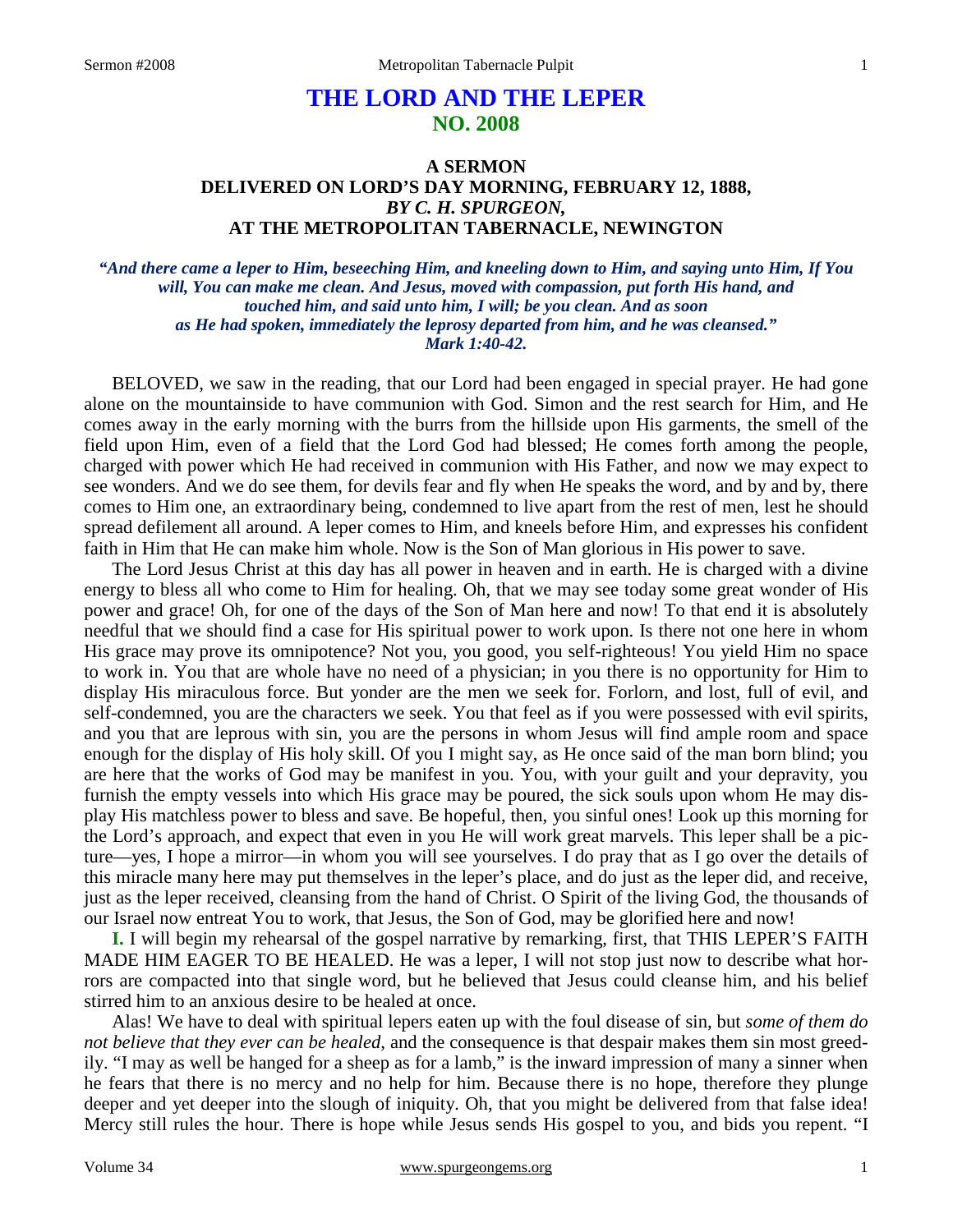believe in the forgiveness of sins"; this is a sweet sentence of a true creed. I believe also in the renewal of men's hearts, for the Lord can give new hearts and right spirits to the evil and unthankful. I would that you believed it, for if you did, I trust it would quicken you into seeking that your sins might be forgiven and your minds might be renewed. Do you believe it? Then come to Jesus and receive the blessings of free grace.

We have a number of lepers who come in among us, whose disease is white upon their brows, and visible to all beholders, and yet *they are indifferent;* they do not mourn their wickedness, nor wish to be cleansed from it. They sit among God's people, and they listen to the doctrine of a new birth, and the news of pardon, and they hear the teaching as though it had nothing to do with them. If now and then they half wish that salvation would come to them, it is too languid a wish to last. They have not yet so perceived their disease and their danger as to pray to be delivered from them. They sleep on upon the bed of sloth, and care neither for heaven nor hell. Indifference to spiritual things is the sin of the age. Men are stolid of heart about eternal realities. An awful apathy is upon the multitude. The leper in our text was not as foolish as this. He eagerly desired to be delivered from his dreadful malady; with heart and soul he pined to be cleansed from its terrible defilement. Oh that it were so with you! May the Lord make you feel how depraved your heart is, and how diseased with sin are all the faculties of your soul! Alas, dear friends, *there are some that even love their leprosy!* Is it not a sad thing to have to speak thus? Surely, madness is in men's hearts. Men do not wish to be saved from doing evil. They love the ways and wages of iniquity. They would like to go to heaven, but they must have their drunken frolics on the road; they would very well like to be saved from hell, but not from the sin which is the cause of it. Their notion of salvation is not to be saved from the love of evil, and to be made pure and clean, but that is God's meaning when He speaks of salvation. How can they hope to be the slaves of sin, and yet at the same time be free? Our first necessity is to be saved from sinning. The very name of Jesus tells us *that;* He is called Jesus because "He shall save His people from their sins." These persons do not care for a salvation which would mean self-denial and the giving up of ungodly lusts. O wretched lepers, that count their leprosy to be a beauty, and take pleasure in sin which in the sight of God is far more loathsome than the worst disease of the body! Oh, that Christ Jesus would come and change their views of things until they were of the same mind as God towards sin, and you know He calls it "that abominable thing which I hate." Oh, if men could see their love to wrong things to be a disease more sickening than leprosy, they would gladly be saved, and saved at once! Holy Spirit, convince of sin that sinners may be eager to be cleansed!

Lepers were obliged to consort together; lepers associated with lepers, and they must have made up a dreadful confraternity. How glad they would have been to escape from it! But I know spiritual lepers who *love the company of their fellow lepers*. Yes, and the more leprous a man becomes, the more do they admire him. A bold sinner is often the idol of his comrades. Though foul is his life, others cling to him for that very reason. Such persons like to learn some new bit of wickedness, they are eager to be initiated into a yet darker form of impure pleasure. Oh, how they long to hear that last lascivious song, to read that last impure novel! It seems to be the desire of many to know as much evil as they can. They flock together, and take a dreadful pleasure in talk and action which is the horror of all pure minds. Strange lepers, that heap up leprosy as a treasure! Even those who do not go into gross open sin, yet are pleased with infidel notions and skeptical opinions, which are a wretched form of mental leprosy. O horrible malady, which makes men doubt the word of the living God!

Lepers were not allowed to associate with healthy persons except under severe restrictions. Thus were they separated from their nearest and dearest friends. What a sorrow! Alas! I know persons thus separated, who *do not wish to associate with the godly;* to them holy company is dull and wearisome; they do not feel free and easy in such society, and therefore they avoid it as much as decency allows. How can they hope to live with saints forever, when they shun them now as dull and moping acquaintances?

O my hearers, I have come here this morning in the hope that God would bless the word to some poor sinner who feels he is a sinner, and would gladly be cleansed; such is the leper I am seeking with my whole heart. I pray God to bless the word to those who wish to escape from evil company, who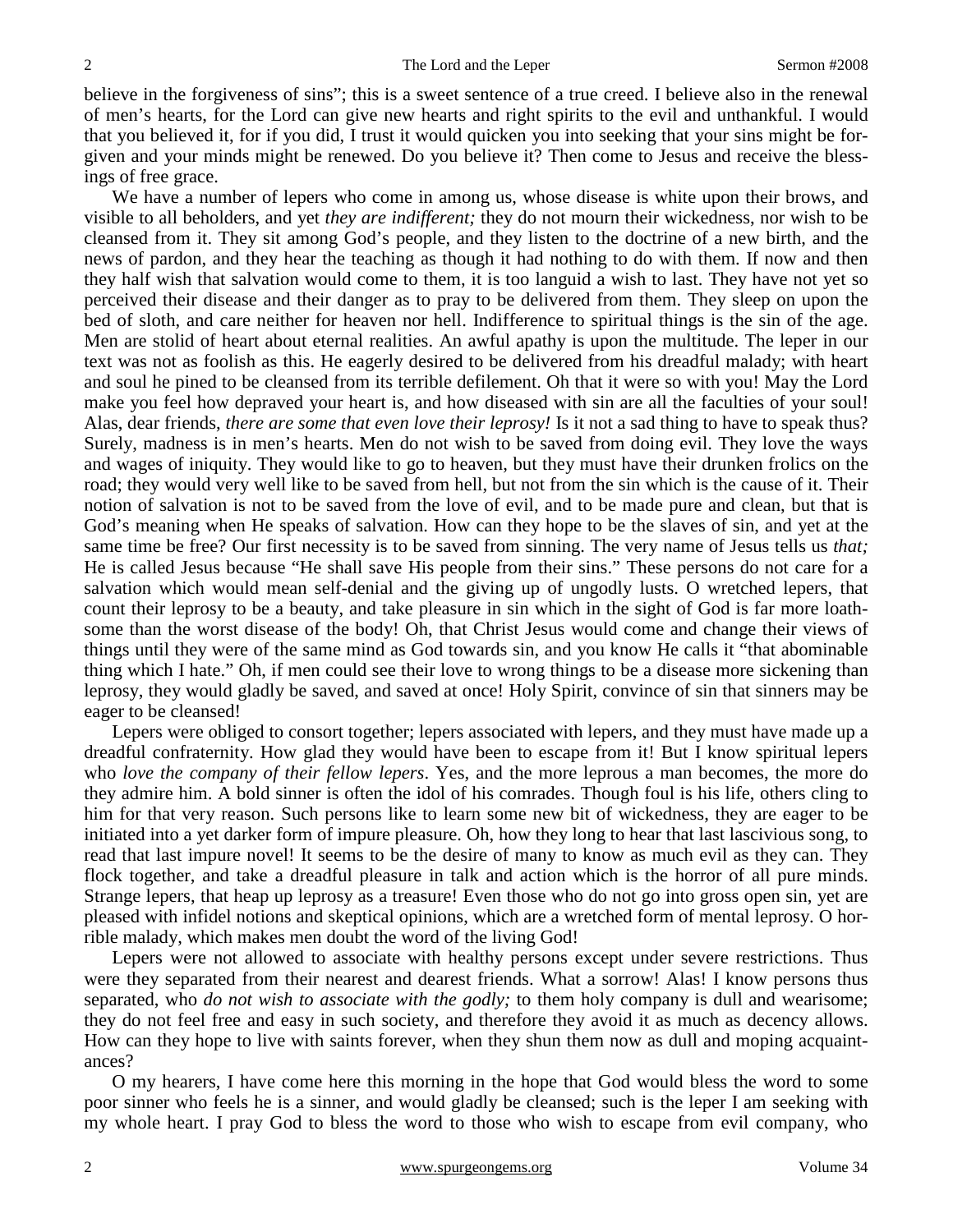would no longer sit in the assembly of the mockers, nor run in the paths of the unholy. To those who have grown weary of their sinful companions, and would escape from them, lest they should be bound up in bundles with them to burn at the last great day—to such I speak at this time with a loving desire for their salvation. I hope my word will come with divine application to some poor heart here that is crying, "I wish I might be numbered with the people of God. I wish I were fit to be a door-keeper in the house of the Lord. Oh, that my dreadful sinfulness, were conquered, so that I could have fellowship with the godly, and be myself one of them!" I hope my Lord has brought to this place just such lost ones, that He may find them. I am looking out for them with tearful eyes. But my feeble eyes cannot read inward character, and it is well that the loving Savior, who discerns the secrets of all hearts, and reads all inward desires, is looking from the watchtowers of heaven, that He may discover those who are coming to Him, even though as yet they are a great way off. Oh that sinners may now beg and pray to be rescued from their sins! May those who have become habituated to evil long to break off their evil habits! Happy will the preacher be if he finds himself surrounded with penitents who hate their sins, and guilty ones who cry to be forgiven, and to be so changed that they shall go and sin no more.

**II.** In the second place, let us remark that THIS LEPER'S FAITH WAS STRONG ENOUGH TO MAKE HIM BELIEVE THAT HE COULD BE HEALED OF HIS HIDEOUS DISEASE. *Leprosy was an unutterably loathsome disease.* As it exists even now, it is described by those who have seen it in such a way that I will not harrow your feelings by repeating all the sickening details. The following quotation may be more than sufficient. Dr. Thomson in his famous work, "The Land and the Book," speaks of lepers in the East, and says, "The hair falls from the head and eye-brows; the nails loosen, decay and drop off; joint after joint of the fingers and toes shrink up and slowly fall away. The gums are absorbed, and the teeth disappear. The nose, the eyes, the tongue and the palate are slowly consumed." This disease turns a man into a mass of loathsomeness, a walking pile of pests. Leprosy is nothing better than a horrible and lingering death. The leper in the narrative before us had sad personal experience of this, and yet he believed that Jesus could cleanse him. Splendid faith! Oh that you who are afflicted with moral and spiritual leprosy could believe in this fashion! Jesus Christ of Nazareth can heal even you. Over the horror of leprosy faith triumphed. Oh, that in your case it would overcome the terribleness of sin!

*Leprosy was known to be incurable*. There was no case of a man being cured of real leprosy by any medical or surgical treatment. This made the cure of Naaman in former ages so noteworthy. Observe, moreover, that our Savior Himself, so far as I can see, had never healed a leper up to the moment when this poor wretch appeared upon the scene. He had cured fever, and had cast out devils, but the cure of leprosy was in the Savior's life as yet an unexampled thing. Yet this man, putting this and that together, and understanding something of the nature and character of the Lord Jesus Christ, believed that He could cure him of his incurable disease. He felt that even if the great Lord had not yet healed leprosy, He was assuredly capable of doing so great a deed, and he determined to apply to Him. Was not this grand faith? Oh, that such faith could be found among my hearers at this hour! Here me, O trembling sinner, if you are as full of sin this morning as an egg is full of meat, Jesus can remove it all. If your propensities to sin are as untamable as the wild boar of the wood, yet Jesus Christ, the Lord of all, can subdue your iniquities, and make you the obedient servant of His love. Jesus can turn the lion into a lamb, and He can do it now. He can transform you where you are sitting, saving you in yonder pew while I am speaking the word. All things are possible to the Savior God, and all things are possible to him that believes. I would you had such a faith as this leper had, although if it were even less it might serve your turn, since you have not all his difficulties to contend with, since Jesus has already saved many sinners like yourself, and changed many hearts as hard as yours. If He shall regenerate you, He will be doing for you no strange thing, but only one of the daily miracles of His grace. He has now healed thousands of your fellow lepers; can you not believe that He can heal the leprosy in you?

This man had a marvelous faith, thus to believe while *he was personally the victim of the mortal malady.* It is one thing to trust a doctor when you are well, but quite another to confide in him when your body is rotting away. For a real, conscious sinner to trust the Savior is no mean thing. When you hope that there is some good thing in you, it is easy to be confident, but to be conscious of total ruin and yet to believe in the divine remedy—this is real faith. To see in the sunshine is mere natural vision, but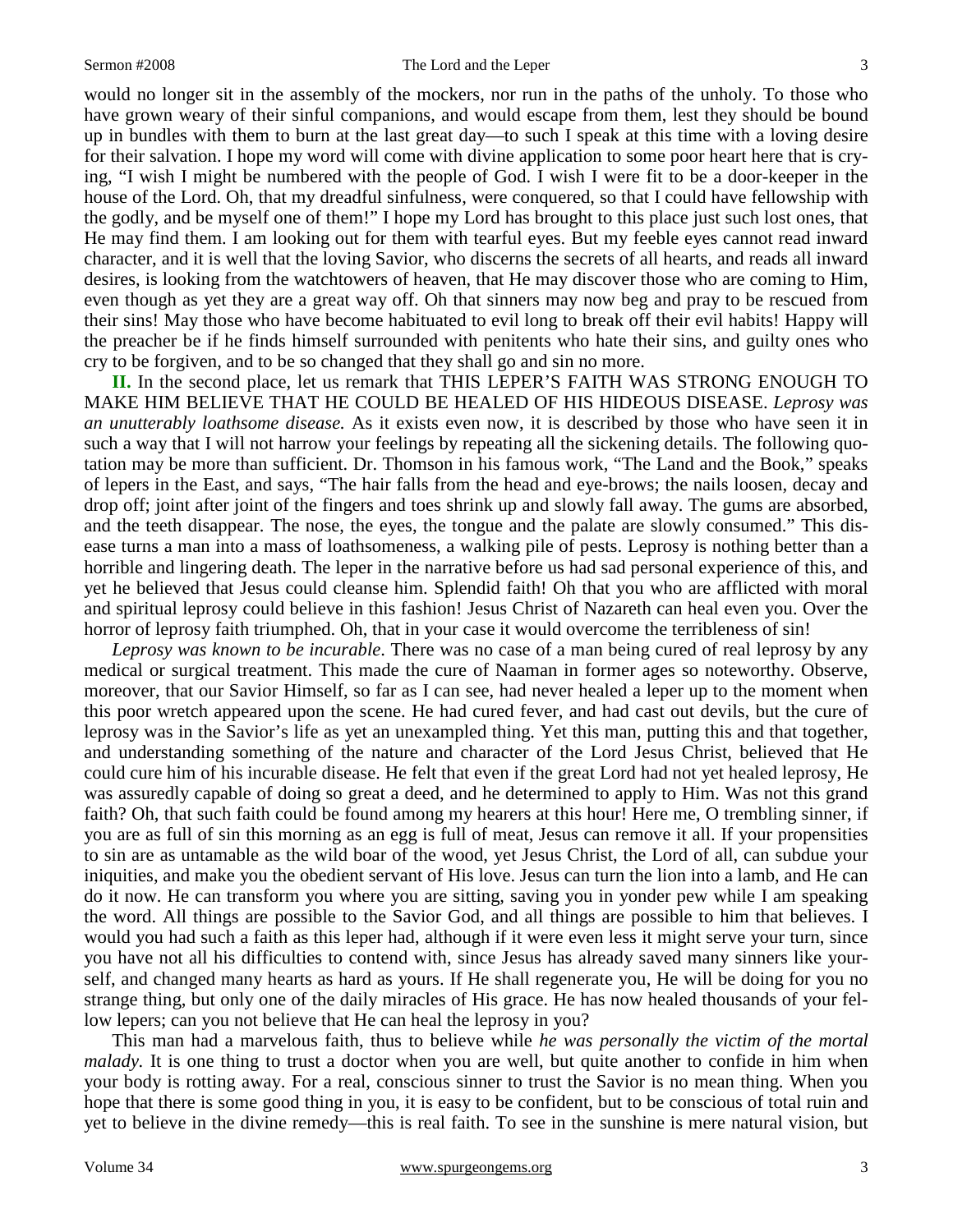to see in the dark needs the eye of faith; to believe that Jesus has saved you when you see the signs of it, is the result of reason, but to trust Him to cleanse you while you are still defiled with sin—this is the essence of saving faith.

*The leprosy was firmly seated and fully developed in this man.* Luke says that he was "full of leprosy"; he had as much of the poison in him as one poor body could contain, it had come to its worst stage in him, and yet he believed that Jesus of Nazareth could make him clean. Glorious confidence! O my hearer, if you are full of sin, if your propensities and habits have become as bad as bad can be, I pray the Holy Spirit to give you faith enough to believe that the Son of God can forgive you and renew you, and do it at once. With one word of His mouth Jesus can turn your death into life, your corruption into comeliness. Changes which we cannot work in others, much less in ourselves, Jesus, by His invincible Spirit, can work in the hearts of the ungodly. Of these stones he can raise up children unto Abraham. His moral and spiritual miracles are often worked upon cases which seem beyond all hope, cases which pity itself endeavors to forget because her efforts have been so long in vain.

I like best about this man's faith the fact that he did not merely believe that Jesus Christ could cleanse a leper, but that He could cleanse *him!* He said, "Lord, if You will, You can make *me* clean." It is very easy to believe for other people. There is really no faith in such impersonal, proxy confidence. The true faith believes for itself first, and then for others. Oh, I know some of you are saying, "I believe that Jesus can save my brother. I believe that He can save the vilest of the vile. If I heard that He had saved the biggest drunkard in Southwark I should not wonder." Can you believe all this, and yet fear that He cannot save you? This is strange inconsistency. If He heals another man's leprosy, can He not heal *your* leprosy? If one drunkard is saved, why not another? If in one man a passionate temper is subdued, why not in another? If lust, and covetousness, and lying, and pride have been cured in many men, why not in you? Even if you are a blasphemer, blasphemy has been cured; why should it not be so in your case? He can heal you of that particular form of sin which possesses you, however high a degree its power may have reached, for nothing is too hard for the Lord. Jesus can change and cleanse you now. In a moment He can impart a new life and commence a new character. Can you believe this? This is the faith which glorified Jesus, and brought healing to this leper, and it is the faith which will save you at once if you now exercise it. O Spirit of the living God, work this faith in the minds of my dear hearers, that they may thus win their suit with the Lord Jesus, and go their way healed of the plague of sin!

**III.** Now, notice, thirdly, that this man's faith WAS FIXED ON JESUS CHRIST ALONE. Let me read the man's words again. He said unto Jesus, "If You will, You can make me clean." Throw the emphasis upon the *pronouns*. See him kneeling before the Lord Jesus, and hear him say, "If *You* will, *You* can make *me* clean." He has no idea of looking to the disciples, no, not to one of them or to all of them. He had no notion of trusting in a measure to the medicine which physicians would prescribe for him. All that is gone. No dream of other hope remains, but with his eye fully fixed on the blessed Miracle-worker of Nazareth, he cries, "If *you* will, *you* can make me clean." In himself he had no shade of confidence; every delusion of that kind had been banished by a fierce experience of his disease. He knew that none on earth could deliver him, and that by no innate power of constitution could he throw out the poison, but he confidently believed that the Son of God could by Himself effect the cure. This was God-given faith—the faith of God's elect, and Jesus was its sole object.

How came this man to have such faith? I cannot tell you the outward means, but I think we may guess without presumption. Had he not *heard our Lord preach?* Matthew puts this story immediately after the Sermon on the Mount, and says, "When He was come down from the mountain, great multitudes followed Him. And, behold, there came a leper and worshipped Him, saying, Lord, if You will, You can make me clean." Had this man managed to stand at the edge of the crowd and hear Jesus speak, and did those wondrous words convince him that the great Teacher was something more than man? As he noted the style, and manner, and matter of that marvelous sermon, did he say within himself, "never man spoke like this man. Truly He is the Son of God. I believe in Him. I trust Him. He can cleanse me"? May God bless the preaching of Christ crucified to you who hear me this day! Is not this used of the Lord, and made to be the power of God unto salvation to everyone that believes?

4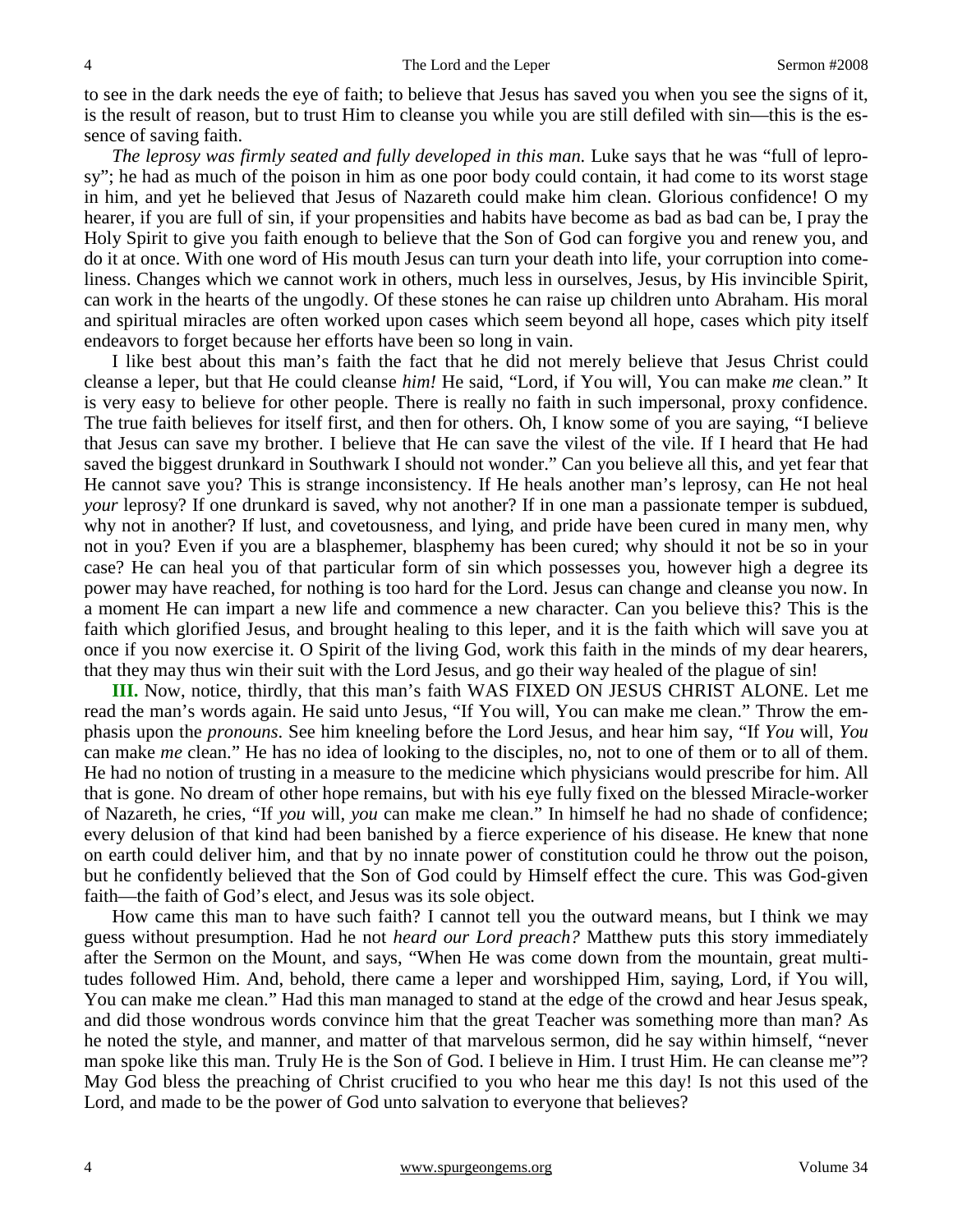Perhaps this man had *seen our Lord's miracles*. I feel sure he had. He had seen the devils cast out, and had heard of Peter's mother-in-law, who had lain sick of a fever, and had been instantaneously recovered. The leper might very properly argue—To do this requires omnipotence, and once granted that omnipotence is at work, then omnipotence can as well deal with leprosy as with fever. Did he not reason well if he argued thus—What the Lord has done, He can do again; if in one case He has displayed almighty power, He can display that same power in another case? Thus would the acts of the Lord corroborate His words, and furnish a sure foundation for the leper's hope. My hearer, have you not seen Jesus save others? Have you not at least read of His miracles of grace? Believe Him, then, for His works' sake, and say to Him, "Lord, if You will, You can make me clean."

Besides, I think this man may have *heard something of the story of Christ,* and may have been familiar with the Old Testament prophecies concerning the Messiah. We cannot tell but some disciple may have informed him of John's witness concerning the Christ, and of the signs and tokens which supported John's testimony. He may thus have discerned in the Son of Man the Messiah of God, the Incarnate Deity. At any rate, as knowledge must come before faith, he had received knowledge enough to feel that he could trust this glorious personage, and to believe that, if He willed it, Jesus could make him clean. O my dear hearers, cannot you trust the Lord Jesus Christ in this way? Do you not believe—I hope you do—that He is the Son of God, and if so, why not trust Him? He that was born of Mary at Bethlehem was God over all, blessed forever! Do you not believe this? Why, then, do you not rely upon God in our nature? You believe in His consecrated life, His suffering death, His resurrection, His ascension, His sitting in power at the right hand of the Father; why do you not trust Him? God has highly exalted Him, and caused all fullness to dwell in Him: He is able to save unto the uttermost, why do you not come to Him? Believe that He is able, and then with all your sins before you, red like scarlet—and with all your sinful habits, and your evil propensities before you, ingrained like the leopard's spots—believe that the Savior of men can at once make you whiter than snow as to past guilt, and free from the present and future tyranny of evil. A divine Savior must be able to cleanse you from all sin. Only Jesus can do it, but He can do it—do it Himself alone, do it now, do it in you, do it with a word. If Jesus wills to do it, it is all that is wanted, for His will is the will of the Almighty Lord. Say, "Lord, if You will, You can make me clean." Faith must be fixed alone on Jesus. No other name is given among men whereby we must be saved. I do pray the Lord to give that faith to all my dear friends present this morning who as yet have not received cleansing at the Lord's hands. Jesus is God's ultimatum of salvation; the unique hope of guilty men both as to pardon and renewal. Accept Him even now.

**IV.** Now let me go a step further; THIS MAN'S FAITH HAD RESPECT TO A REAL MATTER-OF-FACT CURE. He did not think of the Lord Jesus Christ as a priest who would perform certain ceremonies over him and formally say, "You are clean," for that would not have been true. He wanted really to be delivered from the leprosy; to have those dry scales, into which his skin kept turning, taken all away, that his flesh might become as the flesh of a little child; he wanted that the rottenness, which was eating up his body, should be stopped, and that health should be actually restored. Friends, it is easy enough to believe in a mere priestly absolution if you have enough credulity, but we need more than this. It is very easy to believe in Baptismal Regeneration, but what is the good of it? What practical result does it produce? A child remains the same after it has been baptismally regenerated as it was before, and it grows up to prove it. It is easy to believe in Sacramentarianism if you are foolish enough, but there is nothing in it when you believe in it. No sanctifying power comes with outward ceremonials in and of themselves. To believe that the Lord Jesus Christ can make us love the good things which once we despised, and shun those evil things in which we once took pleasure—this is to believe in Him indeed and of a truth. Jesus can totally change the nature, and make a sinner into a saint. This is faith of a practical kind; this is a faith worth having.

None of us would imagine that this leper meant that the Lord Jesus could make him feel comfortable in remaining a leper. Some seem to fancy that Jesus came to let us go on in our sins with a quiet conscience, but He did nothing of the kind. His salvation is cleansing from sin, and if we love sin we are not saved from it. We cannot have justification without sanctification. There is no use in quibbling about it; there must be a change, a radical change, a change of heart, or else we are not saved. I put it now to you,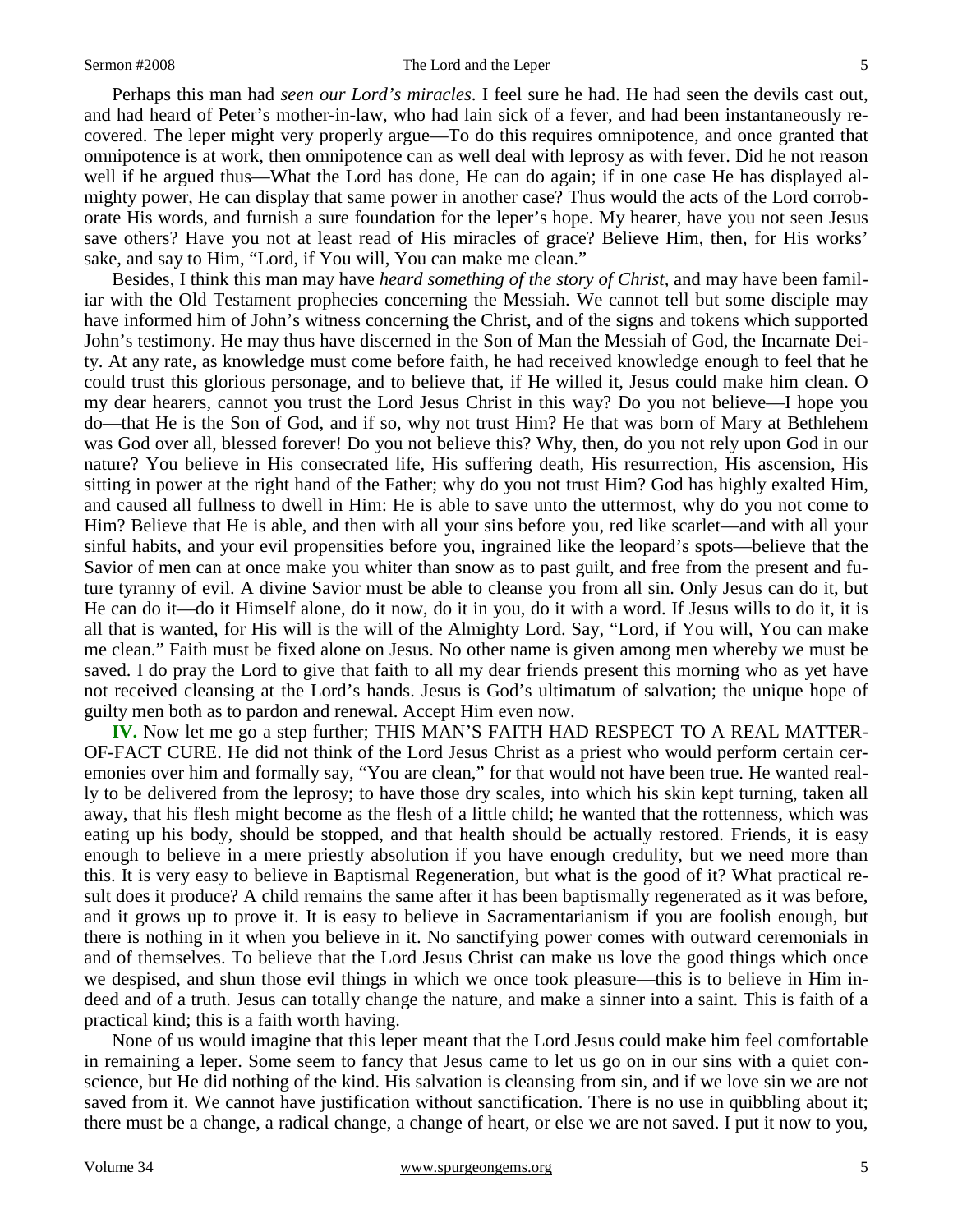Do you desire a moral and a spiritual change, a change of life, thought and motive? This is what Jesus gives. Just as this leper needed a thorough physical change, so do you need an entire renewal of your spiritual nature, so as to become a new creature in Jesus Christ; oh that many here would desire this, for it would be a cheering sign. The man who desires to be pure is beginning to be pure; the man who sincerely longs to conquer sin has already struck the first blow already. The power of sin is shaken in that man who looks to Jesus for deliverance from it. The man who frets under the yoke of sin will not long be a slave to it; if he can believe that Jesus Christ is able to set him free, he shall soon quit his bondage. Some sins which have hardened down into habits yet disappear in a moment when Jesus Christ looks upon a man in love. I have known many instances of persons who, for many years, had never spoken without an oath, or a filthy expression, who, being converted, have never been known to use such language again, and have scarcely ever been tempted in that direction. This is one of the sins which seem to die at the first shot, and it is a very wonderful thing it should be so. Others I have known so altered at once that the very propensity which was strongest in them has been the last to annoy them afterwards; they have had such a reversion of the mind's action that, while other sins have worried them for years, and they have had to set a strict watch against them, yet their favorite and dominant sin has never again had the slightest influence over them, except to excite an outburst of horror and deep repentance. Oh, that you had faith in Jesus that He could thus cast down and cast out your reigning sins! Believe in the conquering arm of the Lord Jesus, and He will do it. Conversion is the standing miracle of the church. Where it is genuine, it is as clear a proof of divine power going with the gospel, as was the casting out of devils, or even the raising of the dead in our Lord's Day. We see these conversions still, and have proof that Jesus is able to work great moral marvels still. O my hearer, where are you? Can you not believe that Jesus is able to make a new man of you? O brethren, who have been saved, I entreat you to breathe a prayer at this time for those who are not yet cleansed from the foul disease of sin. Pray that they may have grace to believe in the Lord Jesus for purification of heart, pardon of sin, and the implantation of eternal life. Then when faith is given, the Lord Jesus will work their sanctification, and none shall effectually hinder. In silence let us pray for a moment. (Here there was a pause, and silent prayer went up to heaven).

**V.** And now we will go another step; THIS MAN'S FAITH WAS ATTENDED WITH WHAT AP-PEARS TO BE A HESITANCY. But after thinking it over a good deal, I am hardly inclined to think it such a hesitancy as many have judged it to be. He said, "If You will, You can make me clean." There was an "if" in this speech, and that "if" has aroused the suspicions of many preachers. Some think it supposes that he doubted our Lord's willingness. I hardly think that the language justly bears so harsh a construction. What he meant may have been this—"Lord, I do not know yet that You are sent to heal lepers; I have not seen that You have ever done so, but, still, if it is within the compass of Your commission, I believe You will do it, and assuredly You can if You will. You can heal not only some lepers, but me in particular; You can make me clean." Now, I think this was a legitimate thing for him to say, as he had not seen a leper healed—"If it is within the compass of Your commission, I believe You can make me whole."

Moreover, I admire in this text *the deference which the leper pays to the sovereignty of Christ's will as to the bestowal of His gifts.* "If You will, You can make me clean"—as much as to say, "I know You have a right to distribute these great favors exactly as You please. I have no claim upon You; I cannot say that You are bound to make me clean; I appeal to Your pity and free favor. The matter remains with Your will." The man had never read the text which says, "It is not of him that wills, nor of him that runs, but of God that shows mercy," for it was not yet written, but he had in his mind the humble spirit suggested by that grand truth. He owned that grace must come as a free gift of God's good pleasure when he said, "Lord, if You will." Beloved, we need never raise a question as to the Lord's will to give grace when we have the will to receive it, but still, I would have every sinner feel that he has no claim upon God for anything. O sinner, if the Lord should give you up, as He did the heathen described in the first chapter of the Epistle to the Romans, you deserve it. If He should never look upon you with an eye of love, what could you say against His righteous sentence? You have willfully sinned, and you deserve to be left in your sin. Confessing all this, we still cling to our firm belief in the power of grace, and cry,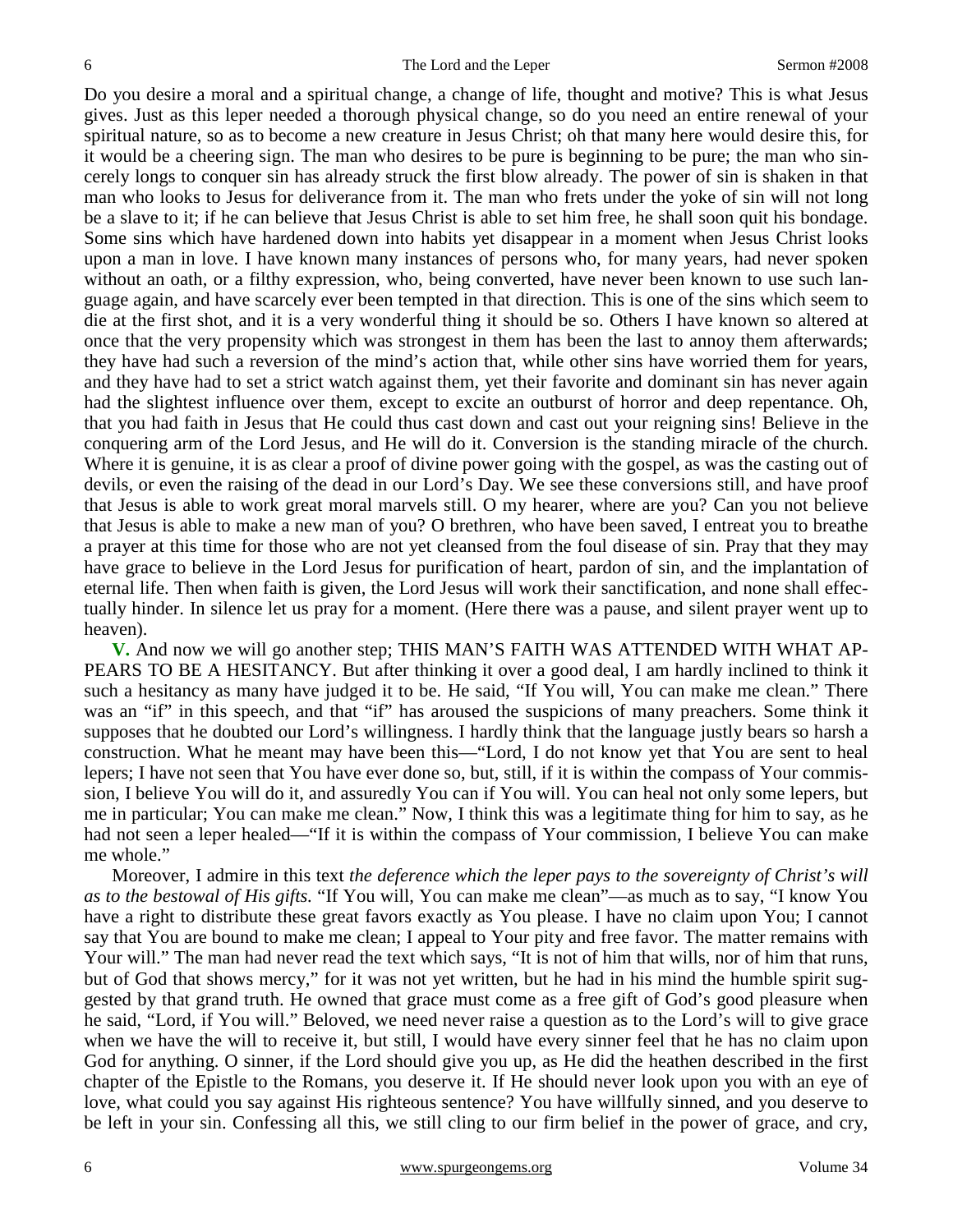"Lord, if You will, You can." We appeal to our Savior's pitying love, relying upon His boundless power.

See, also, how the leper, to my mind, *really speaks without any hesitancy,* if you understand him. He does not say, "Lord, if You put out Your hand, You can make me clean"; nor, "Lord, if You speak, you can make me clean," but only, "Lord, *if You will,* You can make me clean"; Your mere will can do it. Oh, splendid faith! If you are inclined to spy a little halting in it, I would have you admire it for running so well with a lame foot. If there was a weakness anywhere in his faith, still it was so strong that the weakness only manifests its strength. Sinner, it is so, and I pray God that your heart may grasp it—if the Lord wills it He can make you clean. Do you believe this? If so, carry out practically what your faith will suggest to you—namely, that you come to Jesus and plead with Him, and get from Him the cleansing which you need. To that end I am hoping to lead you, as the Holy Spirit shall enable me.

**VI.** In the sixth place, notice that THIS MAN'S FAITH HAD EARNEST ACTION FLOWING OUT OF IT. Believing that, if Jesus willed, He could make him clean, what did the leper do? At once he came to Jesus. I know not from what distance, but he came as near to Jesus as he could. Then we read that he besought Him; that is to say, he pleaded, and pleaded, and pleaded again. He cried, "Lord, cleanse me! Lord heal my leprosy!" Nor was this all; he fell on his knees and worshipped, for we read, "Kneeling down to Him." He not only knelt, but knelt to Jesus. He had no difficulty as to paying Him divine honor. He worshipped the Lord Christ, paying Him reverent homage. He then went on to honor Him by an open acknowledgment of His power, His marvelous power, His infinite power, by saying, "Lord, if You will, You can make me clean." I should not wonder if some that stood by began to smile at what they thought the poor man's fanatical credulity. They murmured, "What a poor fool this leper is, to think that Jesus of Nazareth can cure him of his leprosy!" Such a confession of faith had seldom been heard. But whatever critics and skeptics might think, this brave man boldly declared, "Lord, this is my confession of faith; I believe that if You will, You can make me clean." Now, poor soul, you that are full of guilt, and hardened in sin, and yet anxious to be healed, look straight away to the Lord Jesus Christ. He is here now. In the preaching of the gospel He is with us always. With the eyes of your mind behold Him, for He beholds you. You know that He lives, even though you see Him not. Believe in this living Jesus; believe for perfect cleansing. Cry to Him, worship Him, adore Him, trust Him. He is very God of very God; bow before Him, and cast yourself upon His mercy. Go home, and on your knees say, "Lord, I believe that You can make me clean." He will hear your cry, and will save you. There will be no interval between your prayer and the gracious reward of faith, of which I now speak.

**VII.** Lastly, HIS FAITH HAD ITS REWARD. Have patience with me just a minute. The reward of this man's faith was, first, that *his very words were treasured up*. Matthew, Mark, Luke, all three of them record the precise words which this man used: "Lord, if You will, You can make me clean." They evidently did not see so much to find fault with in them as some have done; on the contrary, they thought them gems to be placed in the setting of their gospels. Three times over are they recorded, because they are such a splendid confession of faith for a poor diseased leper to have made. I believe that God is as much glorified by that one sentence of the leper as by the song of Cherubim and Seraphim, when they continually do cry, "Holy, holy, holy, Lord God of Sabaoth." A sinner's lips declaring his confident faith in God's own Son can breathe sonnets unto God sweeter than those of the angelic choirs. This man's first words of faith are folded up in the fair linen of three evangels, and laid up in the treasury of the house of the Lord. God values the language of humble confidence.

His next reward was that *Jesus echoed his words*. He said, "Lord, if You will, You can make me clean," and Jesus said, "I will, be you clean." As an echo answers to the voice, so did Jesus to His supplicant. The Lord Jesus was so pleased with this man's words that He caught them as they leaped out of his mouth, and used them Himself, saying, "I will, be you clean." If you can only get, then, as far as this leper's confession, I believe that our Lord Jesus from His throne above will answer your prayer.

So potent were the words of this leper that *they moved our Lord very wonderfully*. Read the fortyfirst verse, "And Jesus, moved with compassion." The Greek word here used, if I were to pronounce it in your hearing, would half suggest its own meaning. It expresses a stirring of the entire manhood, a commotion in all the inward parts. The heart and all the vitals of the man are in active movement. The Savior